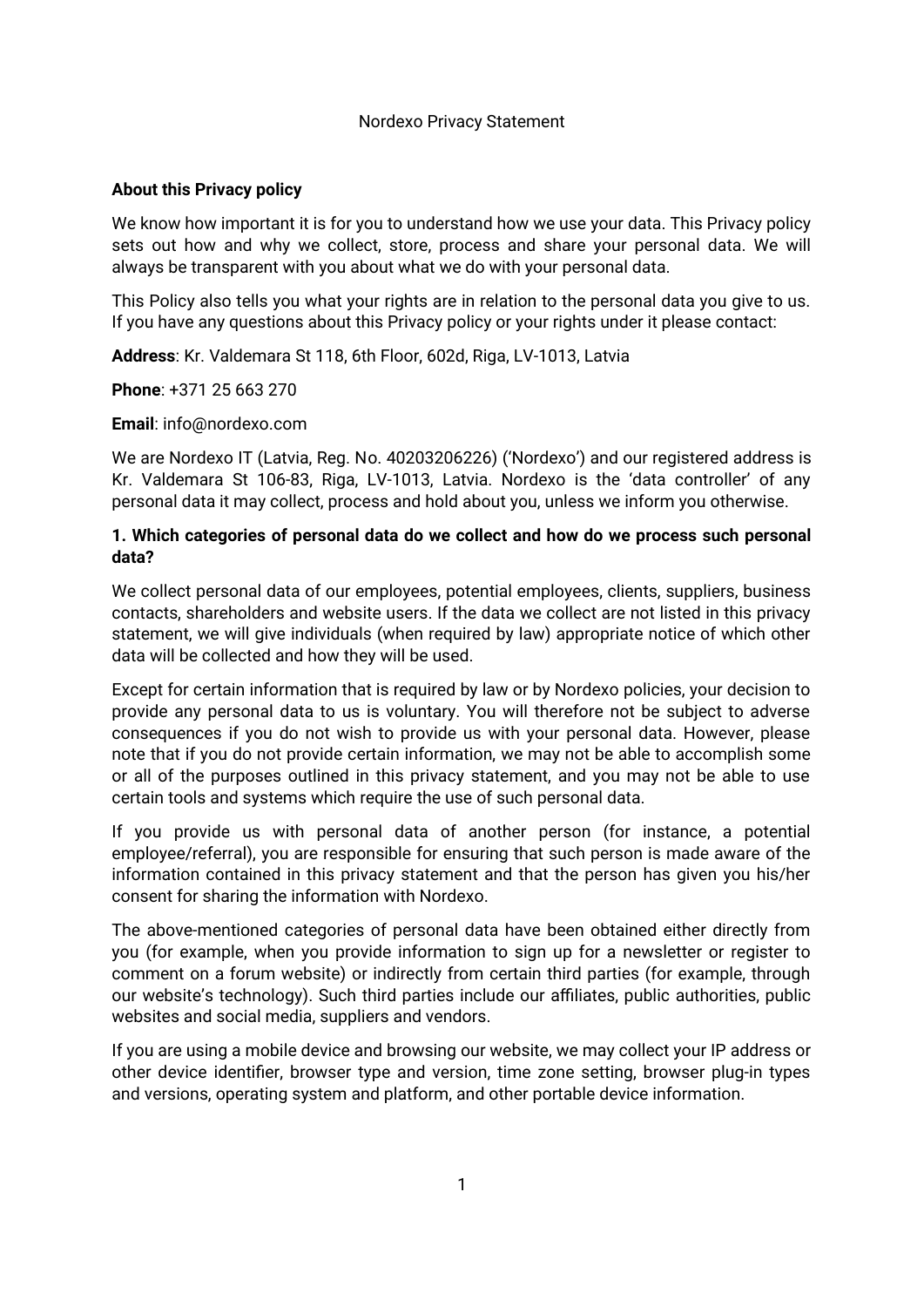We may, where we have a lawful basis for doing so, also collect personal data about you from third parties who provide us with additional publicly available information about you.

We use this information on an anonymous basis and will never use it to identify any particular user. We won't be able to link this data to any other data that we hold about you and the purpose of collecting this data is to perform analysis and to help us identify people flows around our stores to maximize the efficiency of our store design.

We may collect and process the following personal data:

- Personal data that you provide by filling in forms on our website. This includes registering to use the website, subscribing to services, newsletters and alerts, registering for a conference or requesting a further information. Pages that collect this type of personal data may provide further information as to why your personal data are needed and how it will be used. It is completely up to you whether you want to provide it.
- If you contact us, we may keep a record of that correspondence.
- We may ask you to complete surveys that we use for research purposes, although you do not have to respond to them.
- Any postings, comments or other content that you upload or post to a Nordexo website.
- Our website collects personal data about your computer, including (where available) your IP address, operating system and browser type, for system administration, to filter traffic, to look up user domains and to report on statistics.
- Details of your visits to our website, the pages you view and resources you access or download, including but not limited to, traffic data, location data, weblogs and other communication data.

#### **2. Legal justification and reasons to use your personal data?**

We use your personal data to provide you with the information, products and services that you request or purchase from us (i.e. to complete certain tasks, processes or orders on our website or within our apps, take payment online (where applicable) and deliver your products or services), and to communicate with you regarding those products and services that you purchase from us and respond to your questions and comments;

We may also use your personal data to measure how satisfied our customers are and provide customer service (including troubleshooting in connection with purchases or your requests for services or when you ask us questions on social media);

We rely on our contractual arrangements with you as the lawful basis on which we collect and process your personal data when you make an order for products and services. Alternatively, in some cases, we rely on our legitimate interests as a business (for example, to measure customer satisfaction and troubleshoot customer issues). Where we rely on our legitimate interests, we will always make sure that we balance these interests against your rights.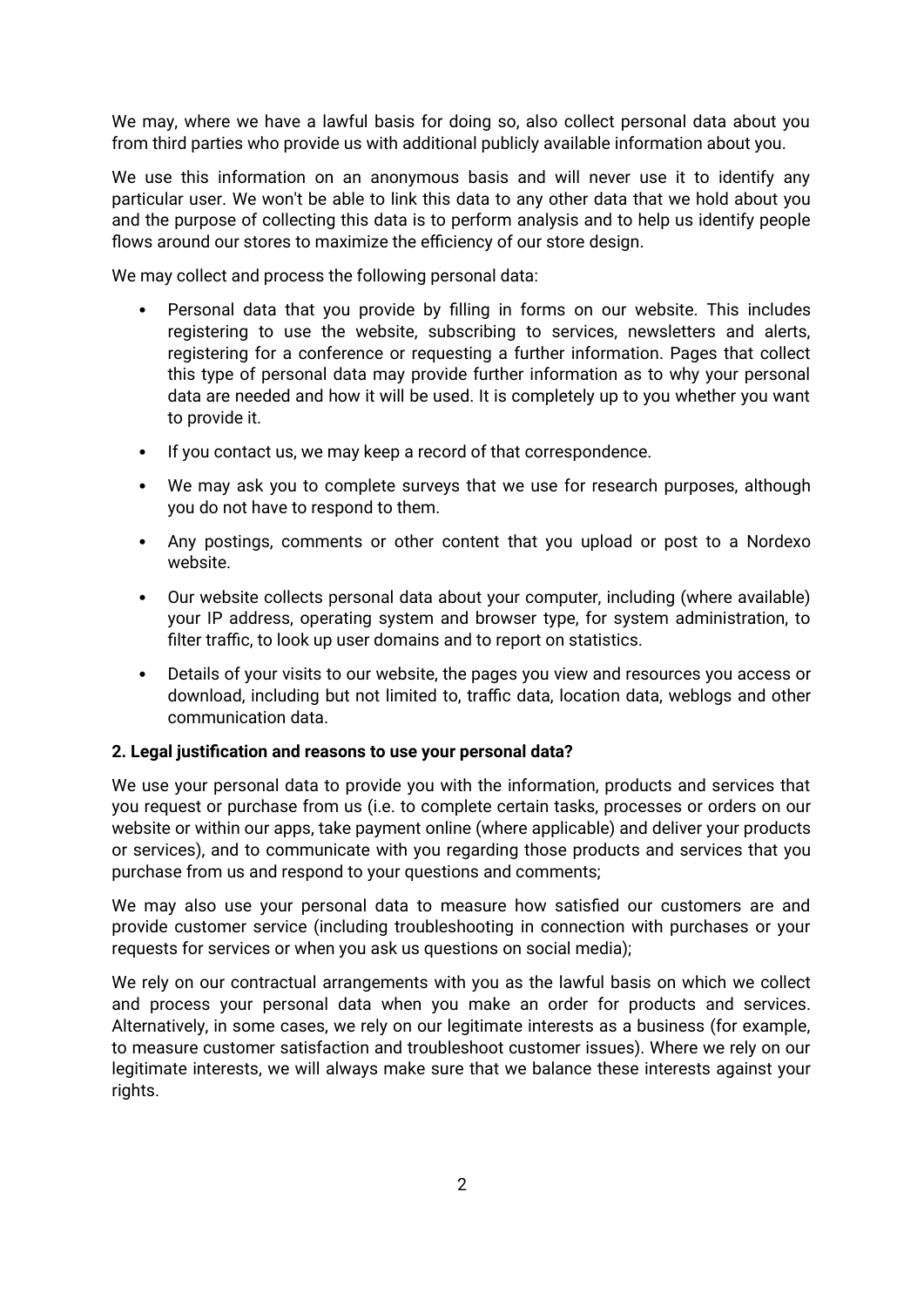### **For administrative and internal business purposes**

We may use your personal data for our internal business purposes, such as enhancing our site, improving our services and products and identifying usage trends. We may also use your data to monitor the use of our website and ensure that our website is presented in the most effective and relevant manner for you and your device and setting default options for you (such as language and store location);

It is in our legitimate interests as a business to use your personal data in this way. For example, we want to ensure our website is customer friendly and works properly and that our products and services are efficient and of high quality. We also want to make it easy for you to interact with us. Where we rely on our legitimate interests, we will always make sure that we balance these interests against your rights.

### **For security and legal reasons**

We use your personal data to:

- ensure the personal and financial information you provide us is accurate;
- conduct fraud checks or prevent other illegal activity;
- protect our rights or property (or those of others); and
- fulfil our legal and compliance-related obligations.

In some cases, we will use your personal data because it's necessary for us to comply with a legal obligation (such as if we receive a legitimate request from a law enforcement agency). In other cases (such as the detection of fraud) we will rely on our legitimate interests as a business to use your personal data in this way. Where we rely on our legitimate interests, we will always make sure that we balance these interests against your rights.

| <b>Purpose</b>                                                                                                               | <b>Legal basis</b>                                                                                                                            |
|------------------------------------------------------------------------------------------------------------------------------|-----------------------------------------------------------------------------------------------------------------------------------------------|
| Managing our contractual and/or<br>employment relationship with you.                                                         | Necessary for the performance of a contract<br>to which you are a party.                                                                      |
| Recruitment.                                                                                                                 | Justified on the basis of our legitimate<br>interests for ensuring that we recruit the<br>appropriate employees.                              |
| Facilitating communication with you<br>(including in case of emergencies, and to<br>provide you with requested information). | Justified on the basis of our legitimate<br>interests for ensuring proper<br>communication and emergency handling<br>within the organization. |
| Operating and managing our business<br>operations.                                                                           | Justified on the basis of our legitimate<br>interests for ensuring the proper functioning<br>of our business operations.                      |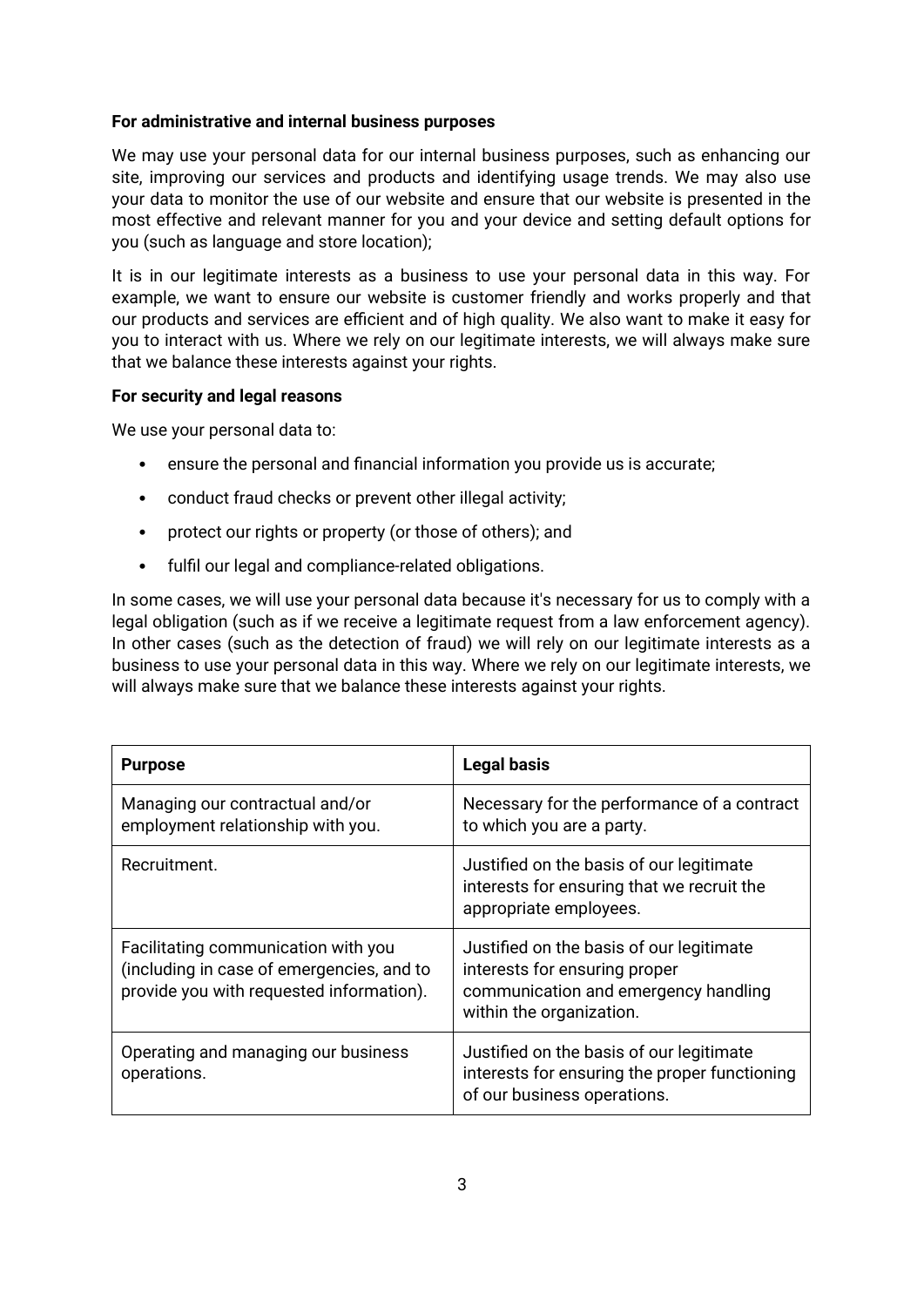| Complying with legal requirements.                                                                                                                                                                                                                                                                                                                                                                                                                                                                                                                                                                                                          | Necessary for the compliance with a legal<br>obligation to which we are subject.                                                                                    |
|---------------------------------------------------------------------------------------------------------------------------------------------------------------------------------------------------------------------------------------------------------------------------------------------------------------------------------------------------------------------------------------------------------------------------------------------------------------------------------------------------------------------------------------------------------------------------------------------------------------------------------------------|---------------------------------------------------------------------------------------------------------------------------------------------------------------------|
| Monitoring your use of our systems<br>(including monitoring the use of our<br>website and any apps and tools you use).                                                                                                                                                                                                                                                                                                                                                                                                                                                                                                                      | Justified on the basis of our legitimate<br>interests of avoiding non-compliance and<br>protecting our reputation.                                                  |
| Social listening (Identifying and assessing<br>what is being said about Nordexo and our<br>clients on social media (only publicly<br>accessible content) to understand<br>sentiment, intent, mood and market trends<br>and our stakeholders' needs and thereby<br>improving our services. We do this<br>through key-word searches and our goal is<br>to gain insights in conversation trends<br>over a specified period and not to identify<br>an individual. To achieve this, we analyze<br>and monitor conversation streams and<br>monitor publicly available opinions,<br>statements or other interactions on social<br>media channels.) | Justified on the basis of our legitimate<br>interest of protecting our assets and our<br>brand on social media                                                      |
| Improving the security and functioning of<br>our website, networks and information.                                                                                                                                                                                                                                                                                                                                                                                                                                                                                                                                                         | Justified on the basis of our legitimate<br>interests for ensuring that you receive an<br>excellent user experience and our networks<br>and information are secure. |
| Undertaking data analytics, i.e. applying<br>analytics to business operations and data<br>to describe, predict and improve business<br>performance within Nordexo and/or to<br>provide a better user experience.                                                                                                                                                                                                                                                                                                                                                                                                                            | Justified on the basis of our legitimate<br>interests for ensuring the proper functioning<br>of our business operations.                                            |
| Marketing our products and services to<br>you (unless you objected against such<br>processing)                                                                                                                                                                                                                                                                                                                                                                                                                                                                                                                                              | Justified on the basis of our legitimate<br>interests for ensuring that we can conduct<br>and increase our business.                                                |

Where the above table states that we rely on our legitimate interests for a given purpose, we are of the opinion that our legitimate interests are not overridden by your interests, rights or freedoms.

We will process your personal data for the purposes mentioned above based on your prior consent, to the extent such consent is mandatory under applicable laws.

We will not use your personal data for purposes that are incompatible with the purposes of which you have been informed, unless it is required or authorized by law, or it is in your own vital interest (e.g. in case of a medical emergency) to do so.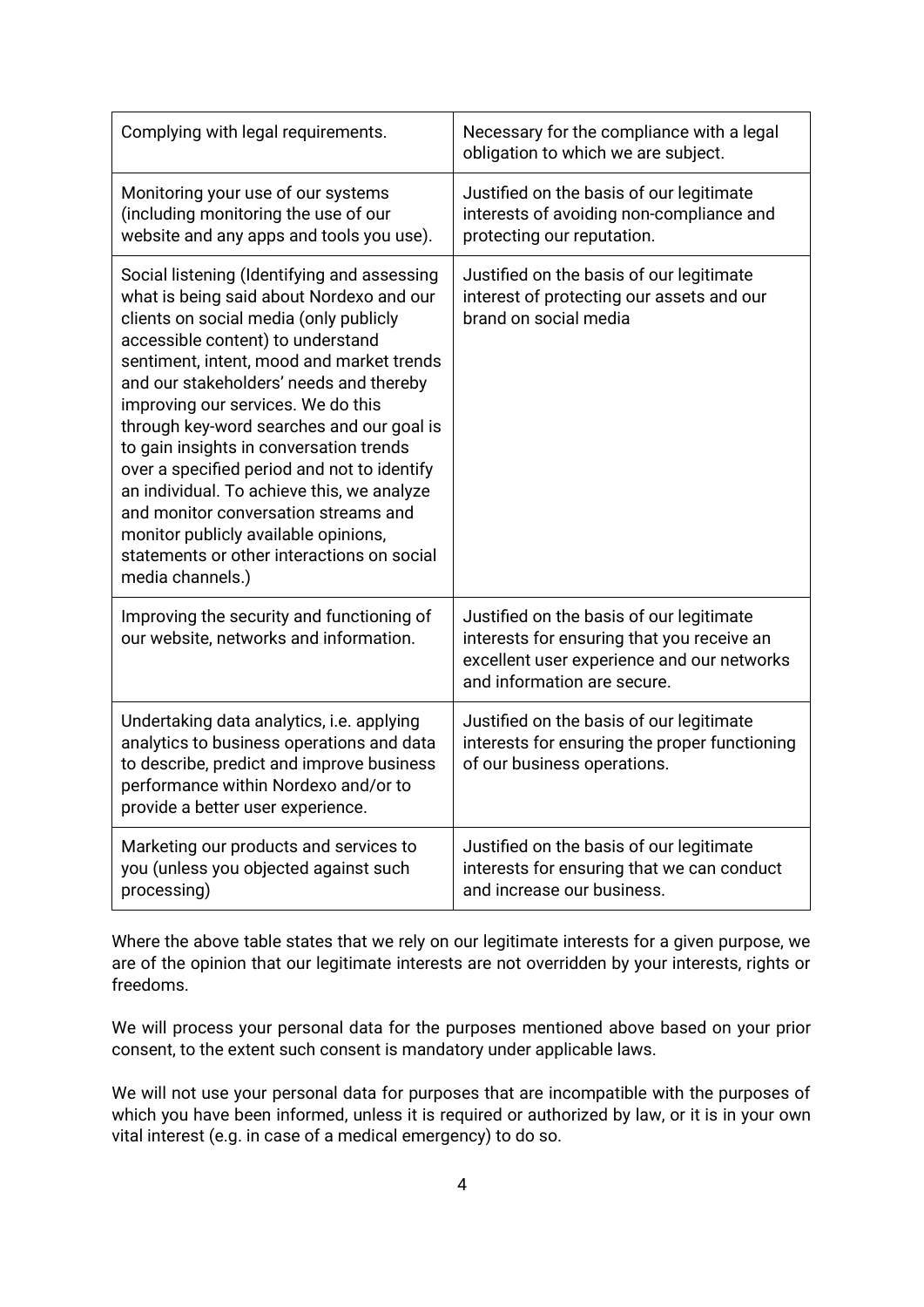### **3. Who will have access to your personal data?**

We will never sell any of your personal data to a third party. However, in order for us to provide our services to you, we share your personal data with our trusted third party service providers or our group companies, as detailed below. Whenever we share your personal data, we put safeguards in place which require these organisations to keep your data safe and to ensure that they do not use your personal data for their own marketing purposes.

### **To prevent crime and comply with laws**

We share your financial information including your credit, debit card or other payment information with third parties to ensure that your payment is safe and that your details are not being used fraudulently. This data sharing enables us to conduct fraud analysis which ensures that genuine and accurate payment details are provided to us for any purchase. We may share your personal data with credit agencies if you are requesting credit.

There may be other scenarios where we are subject to a legal obligation to share or disclose your personal data, such as with law enforcement agencies or public authorities in order to prevent or detect crime or fulfil a legal requirement.

### **Other professional services**

We may need to disclose your personal data to our insurers where we believe that it is required under our contractual relationship with our insurance provider to do so.

We work with carefully selected third parties, such as our customer database hosting provider, marketing agencies and advertising partners who assist us in providing you with a positive customer experience. We work with these third parties to place relevant content and advertisements for you on our website, other websites and online media channels and apps.

#### **4. Does Nordexo collect sensitive data?**

We do not generally seek to collect sensitive data (also known as special categories) through this site or otherwise. In the limited cases where we do seek to collect such data, we will do this in accordance with data privacy law requirements and/or ask for your consent.

The term 'sensitive data' refers to the various categories of personal data identified by data privacy laws as requiring special treatment, including in some circumstances the need to obtain explicit consent from you. These categories include racial or ethnic origin, political opinions, religious, philosophical or other similar beliefs, membership of a trade union, physical or mental health, biometric or genetic data, sexual life or orientation, or criminal convictions and offences (including information about suspected criminal activities).

# **5. Security and retention of your personal data.**

#### **Security of your personal data**

We take the security of your personal data very seriously. We have implemented various strategies, controls, policies and measures to keep your data secure and keep these measures under close review. We protect your data by using encryption techniques and we use other safeguards such as firewalls and password protection. This means that your data is protected and only accessible by co-workers who need it to carry out their job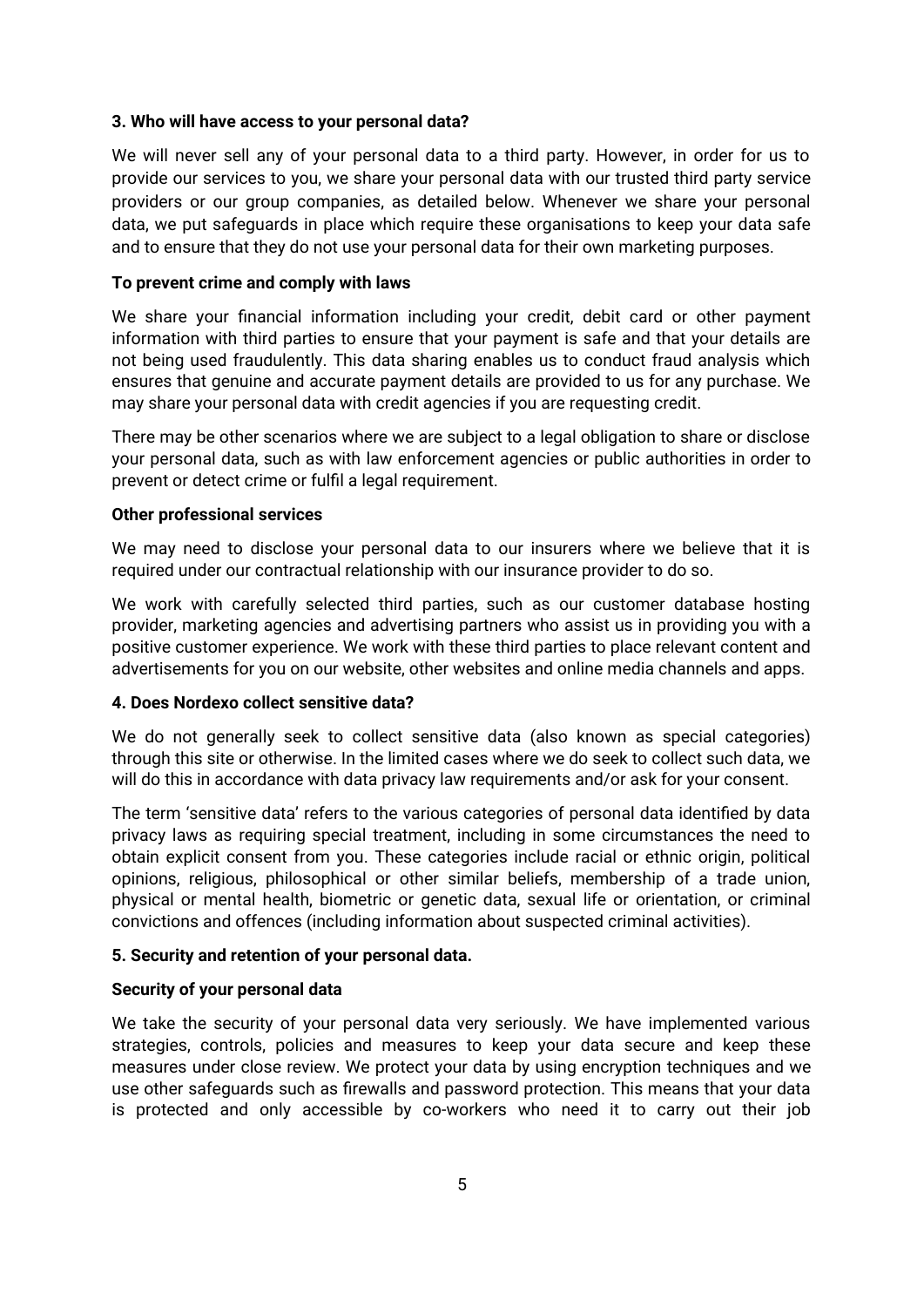responsibilities. We also ensure that there are strict physical controls in our buildings which restricts access to your personal data to keep it safe.

### **Retention of your personal data**

In broad terms, we will only retain your personal data for as long as is necessary for the purposes described in this Privacy policy. This means that the retention periods will vary according to the type of the data and the reason that we have the data in the first place.

We have procedures in place regarding our retention periods which we keep under review taking into account our reasons for processing your personal data and the legal basis for doing so.

We maintain organizational, physical and technical security arrangements for all the personal data we hold. We have protocols, controls and relevant policies, procedures and guidance to maintain these arrangements taking into account the risks associated with the categories of personal data and the processing we undertake.

# **6. How long will your personal data be retained by us?**

We will retain your personal data only for as long as is necessary. We maintain specific records management and retention policies and procedures, so that personal data are deleted after a reasonable time according to the following retention criteria:

- We retain your data as long as we have an ongoing relationship with you.
- We retain your data for as long as needed in order to comply with our global legal and contractual obligations.

# **7. Your personal data – your rights.**

You have a number of rights relating to your personal information and what happens to it. You are entitled to:

- have your data processed in a fair, lawful and transparent way;
- be informed about how your personal data is being used, an example being this privacy policy;
- access personal data we hold about you;
- require us to correct any mistakes in your personal data;
- require us to delete personal data concerning you in certain situations where there is no good reason for us to continue to process it;
- request that we transfer your personal data to you or another service provider in a simple, structured format;
- object at any time to processing of your personal data for direct marketing purposes;
- object to automated decision making which produces legal effects concerning you or similarly significantly affects you;
- object in certain other situations to our continued processing of your personal data; and